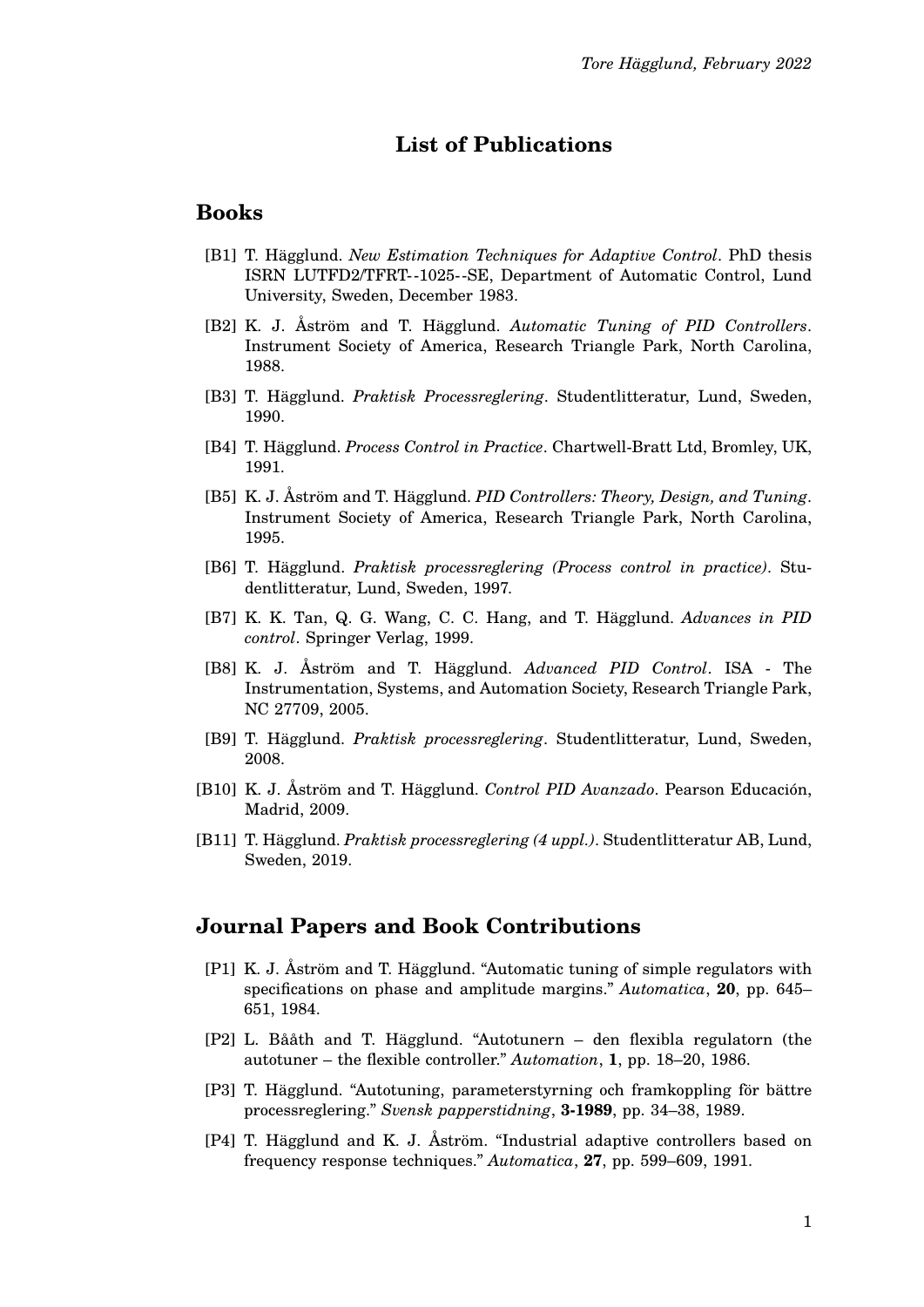- [P5] T. Hägglund. "A predictive PI controller for processes with long dead times." *IEEE Control Systems Magazine*, **12:1**, pp. 57–60, 1992.
- [P6] K. J. Åström, T. Hägglund, C. C. Hang, and W. K. Ho. "Automatic tuning and adaptation for PID controllers—A survey." *Control Engineering Practice*, **1:4**, pp. 699–714, 1993.
- [P7] K. J. Åström, T. Hägglund, and A. Wallenborg. "Automatic tuning of digital controllers with applications to HVAC plants." *Automatica*, **29**, pp. 1333– 1343, 1993.
- [P8] T. Hägglund. "A control-loop performance monitor." *Control Engineering Practice*, **3**, pp. 1543–1551, 1995.
- [P9] T. Hägglund. "Modern controllers supervise valves automatically." *InTech*, **43:1**, pp. 44–46, 1996.
- [P10] T. Hägglund and K. J. Åström. "Automatic tuning of PID controllers." In *The Control Handbook*. CRC Press and IEEE Press, 1996.
- [P11] K. J. Åström and T. Hägglund. "PID control." In *The Control Handbook*. CRC Press and IEEE Press, 1996.
- [P12] T. Hägglund. "An industrial dead-time compensating PI controller." *Control Engineering Practice*, **4**, pp. 749–756, 1996.
- [P13] N. F. Thornhill and T. Hägglund. "Detection and diagnosis of oscillation in control loops." *Control Engineering Practice*, **5:10**, pp. 1343–1354, 1997.
- [P14] K. J. Åström, H. Panagopoulos, and T. Hägglund. "Design of PI controllers based on non-convex optimization." *Automatica*, **34:5**, pp. 585–601, May 1998.
- [P15] T. Hägglund. "Automatic detection of sluggish control loops." *Control Engineering Practice*, **7**, pp. 1505–1511, 1999.
- [P16] K. J. Åström and T. Hägglund. "PID control." In *Control System Fundamentals*. CRC Press, 1999.
- [P17] T. Hägglund and K. J. Åström. "Supervision of adaptive control algorithms." *Automatica*, **36**, August, pp. 1171–1180, August 2000.
- [P18] R. Rengaswamy, T. Hägglund, and V. Venkatasubramanian. "A qualitative shape analysis formalism for monitoring, control loop performance." *Engineering Applications of Artificial Intelligence*, **14:1**, pp. 23–33, 2001.
- [P19] K. J. Åström and T. Hägglund. "The future of PID control." *Control Engineering Practice*, **9**, pp. 1163–1175, 2001.
- [P20] T. Hägglund. "The Blend station a new ratio control structure." *Control Engineering Practice*, **9**, pp. 1215–1220, 2001.
- [P21] A. Ingimundarson and T. Hägglund. "Robust tuning procedures of dead-time conpensating controllers." *Control Engineering Practice*, **9**, pp. 1195–1208, 2001.
- [P22] A. Wallén, K. J. Åström, and T. Hägglund. "Loop-shaping design of PID controllers with constant Ti/Td ratio." *Asian Journal of Control*, **4:4**, pp. 403– 409, 2002.
- [P23] T. Hägglund. "A friction compensator for pneumatic control valves." *Journal of Process Control*, **12**, pp. 897–904, 2002.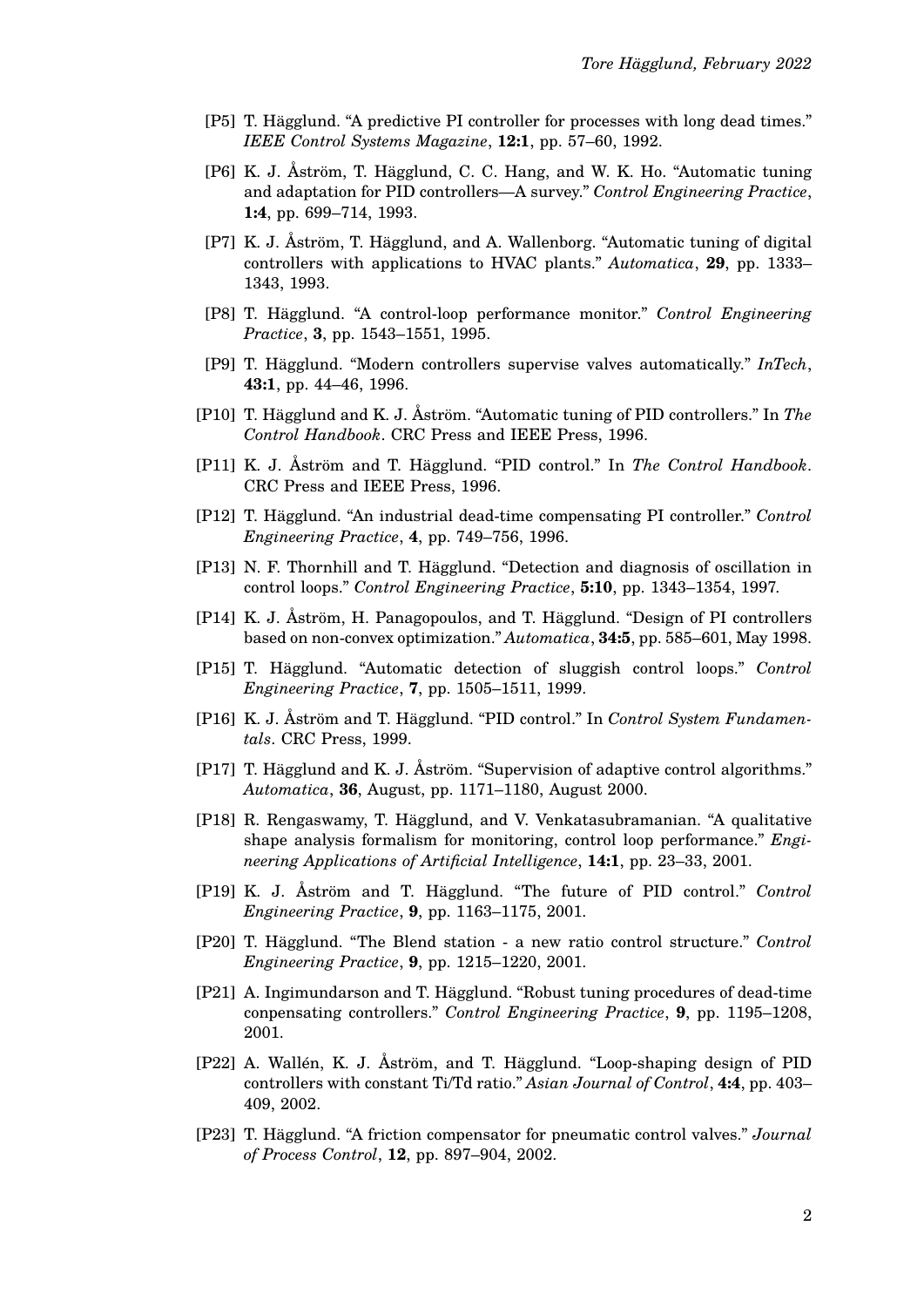- [P24] A. Ingimundarson and T. Hägglund. "Performance comparison between PID and dead-time compensating controllers." *Journal of Process Control*, **12**, pp. 887–895, 2002.
- [P25] A. Isaksson and T. Hägglund. "Editorial PID control." *IEE Proceedings - Control Theory & Applications*, **149:1**, pp. 1 – 2, 2002.
- [P26] H. Panagopoulos, K. J. Åström, and T. Hägglund. "Design of PID controllers based on constrained optimisation." *IEE Proceedings - Control Theory & Applications*, **149:1**, pp. 32–40, 2002.
- [P27] T. Hägglund and K. J. Åström. "Revisiting the Ziegler-Nichols tuning rules for PI control." *Asian Journal of Control*, **4:4**, pp. 364–380, December 2002.
- [P28] M. Petersson, K.-E. Årzén, and T. Hägglund. "A comparison of two feedforward control structure assessment methods." *International Journal of Adaptive Control and Signal Processing*, **17:7–9**, pp. 609–624, August 2003.
- [P29] T. Hägglund and K. J. Åström. "Revisiting the Ziegler-Nichols step response method for PID control." *Journal of Process Control*, **14:6**, pp. 635–650, 2004.
- [P30] T. Hägglund and K. J. Åström. "Revisiting the Ziegler-Nichols tuning rules for PI control–part II, the frequency response method." *Asian Journal of Control*, **6:4**, pp. 469–482, 2004.
- [P31] T. Hägglund. "Book review: Control systems with input and output constraints, by A.H. Glattfelder and W. Schaufelberger." *Control Engineering Practice*, **13/1**, p. 131, 2005.
- [P32] T. Hägglund. "Industrial implementation of on-line performance monitoring tools." *Control Engineering Practice*, **13**, pp. 1383–1390, 2005.
- [P33] A. Ingimundarson and T. Hägglund. "Closed-loop performance monitoring using loop tuning." *Journal of Process Control*, **15:2**, pp. 127–133, 2005.
- [P34] P. Nordfeldt and T. Hägglund. "Decoupler and PID controller design of TITO systems." *Journal of Process Control*, **16:9**, pp. 923–936, October 2006.
- [P35] P. García, P. Albertos, and T. Hägglund. "Control of unstable non-minimumphase delayed systems." *Journal of Process Control*, **16:10**, pp. 1099–1111, December 2006.
- [P36] T. Hägglund. "Automatic on-line estimation of backlash in control loops." *Journal of Process Control*, **17**, pp. 489–499, 2007.
- [P37] J. L. Guzmán, P. García, T. Hägglund, S. Dormido, P. Albertos, and M. Berenguel. "Interactive tool for analysis of time-delay systems with deadtime compensators." *Control Engineering Practice*, **16:7**, pp. 824–835, 2008.
- [P38] J. Ekvall and T. Hägglund. "Improved web break strategy using a new approach for steam pressure control in paper machines." *Control Engineering Practice*, **16:10**, pp. 1151–1160, 2008.
- [P39] J. L. Guzmán, K. J. Åström, S. Dormido, T. Hägglund, M. Berenguel, and Y. Piguet. "Interactive learning modules for PID control." *IEEE Control Systems Magazine*, October, pp. 118–134, October 2008.
- [P40] K. J. Åström and T. Hägglund. "PID control." In Levine, Ed., *The Control Handbook, Second Edition: Control System Fundamentals*. CRC Press, December 2010.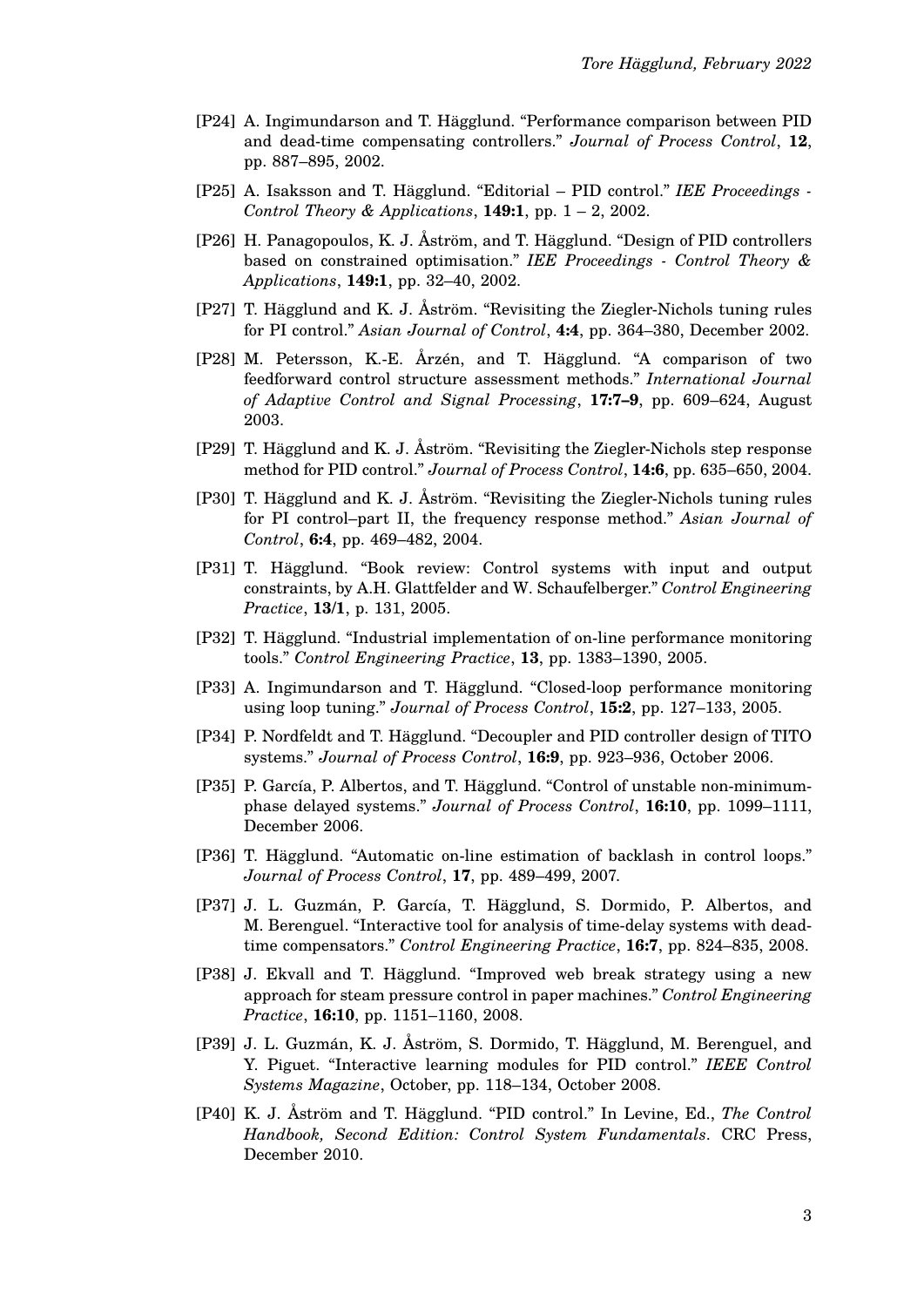- [P41] T. Hägglund and K. J. Åström. "Automatic tuning of PID controllers." In Levine, Ed., *The Control Handbook, Second Edition: Control System Advanced Methods*. CRC Press, December 2010.
- [P42] J. L. Guzmán and T. Hägglund. "Simple tuning rules for feedforward compensators." *Journal of Process Control*, **21:1**, pp. 92–102, January 2011.
- [P43] T. Hägglund. "A shape-analysis approach for diagnosis of stiction in control valves." *Control Engineering Practice*, **19:8**, pp. 782–789, August 2011.
- [P44] J. Garrido, F. Vázquez, F. Morilla, and T. Hägglund. "Practical advantages of inverted decoupling." *Proceedings of the Institution of Mechanical Engineers, Part I: Journal of Systems and Control*, **225:7**, p. 977 992, November 2011.
- [P45] J. L. Guzmán, T. Hägglund, and A. Visioli. "Feedforward compensation for PID control loops." In Vilanova and Visioli, Eds., *PID control in the third millenium*. Springer, January 2012.
- [P46] L. Cederqvist, O. Garpinger, T. Hägglund, and A. Robertsson. "Cascade control of the friction stir welding process to seal canisters for spent nuclear fuel." *Control Engineering Practice*, **20:1**, pp. 35–48, January 2012.
- [P47] H. Wang, T. Hägglund, and Z. Song. "Quantitative analysis of influences of model plant mismatch on control loop behavior." *Industrial & Engineering Chemistry Research*, **51:49**, pp. 15997–16006, 2012.
- [P48] O. Johnsson, J. Andersson, C. Johnsson, G. Lidén, and T. Hägglund. "A novel feeding strategy for industrial fed-batch processes based on frequency content analysis." *New Biotechnology*, **29**, 2012.
- [P49] C. Rodríguez, J. L. Guzmán, M. Berenguel, and T. Hägglund. "Generalized feedforward tuning rules for non-realizable delay inversion." *Journal of Process Control*, **23:9**, pp. 1241–1250, 2013.
- [P50] O. Johnsson, J. Andersson, G. Lidén, C. Johnsson, and T. Hägglund. "Feed rate control in fed-batch fermentations based on frequency content analysis." *Biotechnology Progress*, **29:3**, pp. 817–824, June 2013.
- [P51] T. Hägglund. "A unified discussion on signal filtering in PID control." *Control Engineering Practice*, **21:8**, pp. 994–1006, August 2013.
- [P52] K. Soltesz, J.-O. Hahn, T. Hägglund, G. A. Dumont, and J. M. Ansermino. "Individualized closed-loop control of propofol anesthesia: A preliminary study." *Biomedical Signal Processing and Control*, **8:6**, pp. 500–508, November 2013.
- [P53] O. Garpinger, T. Hägglund, and K. J. Åström. "Performance and robustness trade-offs in PID control." *Journal of Process Control*, **24:5**, pp. 568–577, 2014.
- [P54] C. Rodríguez, J. L. Guzmán, M. Berenguel, and T. Hägglund. "Optimal feedforward compensators for systems with right-half plane zeros." *Journal of Process Control*, **24:4**, pp. 368–374, 2014.
- [P55] M. Hast and T. Hägglund. "Low-order feedforward controllers: Optimal performance and practical considerations." *Journal of Process Control*, **24:9**, pp. 1462–1471, 2014.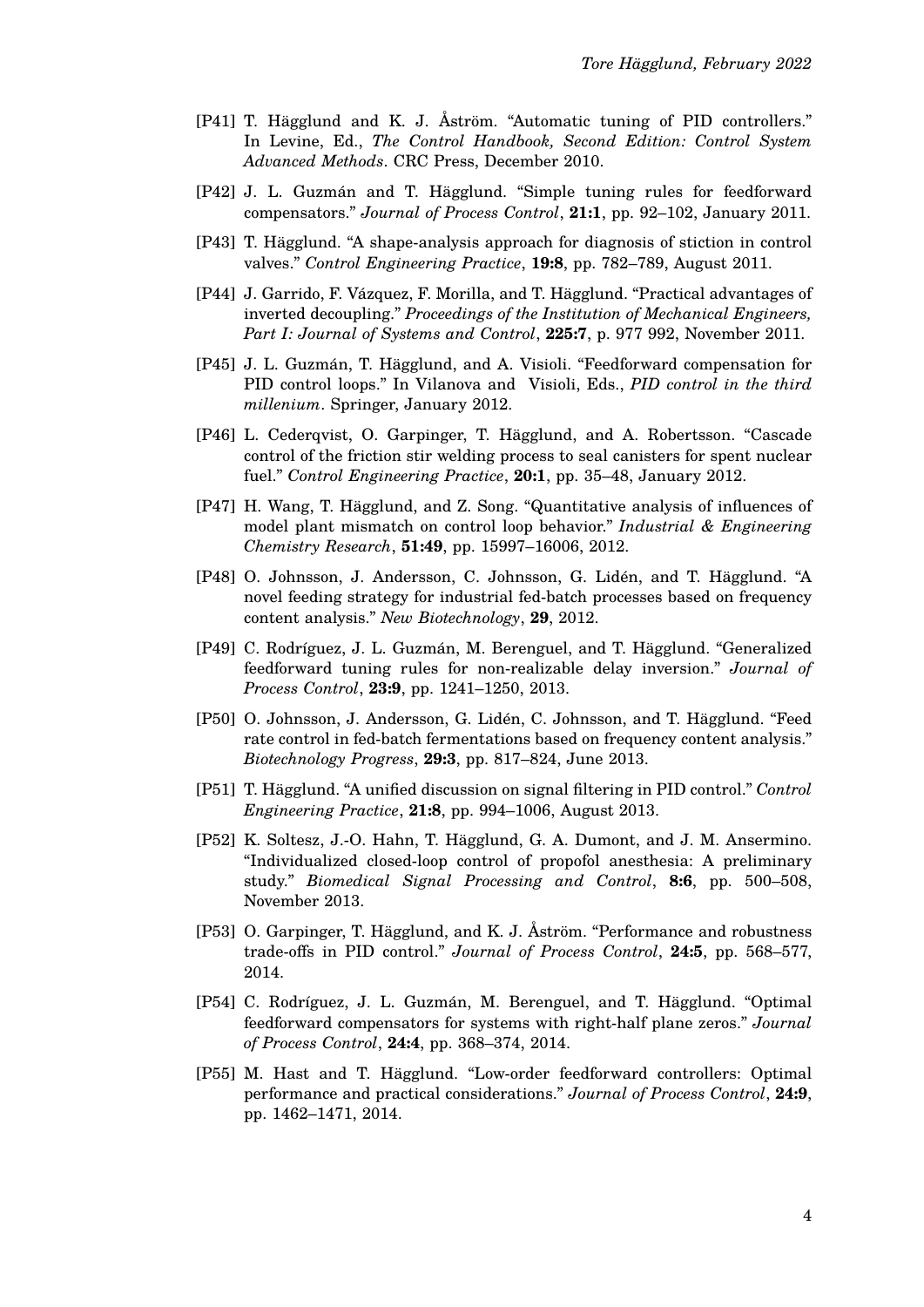- [P56] V. Romero Segovia, T. Hägglund, and K. J. Åström. "Measurement noise filtering for PID controllers." *Journal of Process Control*, **24:4**, pp. 299–313, 2014.
- [P57] V. Romero Segovia, T. Hägglund, and K. J. Åström. "Measurement noise filtering for common PID tuning rules." *Control Engineering Practice*, **32**, pp. 43–63, 2014.
- [P58] T. Hägglund. "Autotuning." In *Encyclopedia of Systems and Control*. Springer London, 2015.
- [P59] A. Theorin and T. Hägglund. "Derivative backoff: The other saturation problem for pid controllers." *Journal of Process Control*, **33**, 2015.
- [P60] O. Johnsson, D. Sahlin, J. Linde, G. Lidén, and T. Hägglund. "A mid-ranging control strategy for non-stationary processes and its application to dissolved oxygen control in a bioprocess." *Control Engineering Practice*, **42**, 2015.
- [P61] M. Hast and T. Hägglund. "Optimal proportional–integral–derivative setpoint weighting and tuning rules for proportional set-point weights." *IET Control Theory & Applications*, **9:15**, 2015.
- [P62] O. Garpinger and T. Hägglund. "Software-based optimal pid design with robustness and noise sensitivity constraints." *Journal of Process Control*, **33:9**, 2015.
- [P63] O. Johnsson, J. Andersson, G. Lidén, C. Johnsson, and T. Hägglund. "Modelling of the oxygen level response to feed rate perturbations in an industrial scale fermentation process." *Process Biochemistry*, **50:4**, 2015.
- [P64] J. L. Guzmán, T. Hägglund, M. Veronesi, and A. Visioli. "Performance indices for feedforward control." *Journal of Process Control*, **26**, 2015.
- [P65] J. Berner, T. Hägglund, and K. J. Åström. "Asymmetric relay autotuning practical features for industrial use." *Control Engineering Practice*, **54**, 2016.
- [P66] M. Veronesi, J. L. Guzman, A. Visioli, and T. Hägglund. "Closed-loop tuning rules for feedforward compensator gains." *IFAC-PapersOnLine*, **50:1**, 2017.
- [P67] T. Hägglund. "The tracking ratio station." *Control Engineering Practice*, **69**, 2017.
- [P68] J. Berner, K. Soltesz, T. Hägglund, and K. J. Åström. "Autotuner identification of TITO systems using a single relay feedback experiment." *IFAC-PapersOnLine*, **50:1**, 2017.
- [P69] P. Mercader, K. J. Åström, A. Banos, and T. Hägglund. "Robust PID design based on QFT and convex-concave optimization." *IEEE Transactions on Control Systems Technology*, **25:2**, 2017.
- [P70] J. Berner, K. Soltesz, T. Hägglund, and K. Åström. "An experimental comparison of PID autotuners." *Control Engineering Practice*, **73**, p. 124–133, 2018.
- [P71] Á. Hoyo, J. Moreno, J. Guzmán, and T. Hägglund. "Robust QFT-based PID controller for a feedforward control scheme." *IFAC Proceedings Volumes (IFAC-PapersOnline)*, pp. 262–267, 2018.
- [P72] T. Hägglund and J. Guzmán. "Development of basic process control structures." *IFAC Proceedings Volumes (IFAC-PapersOnline)*, **51:4**, pp. 775– 780, 2018.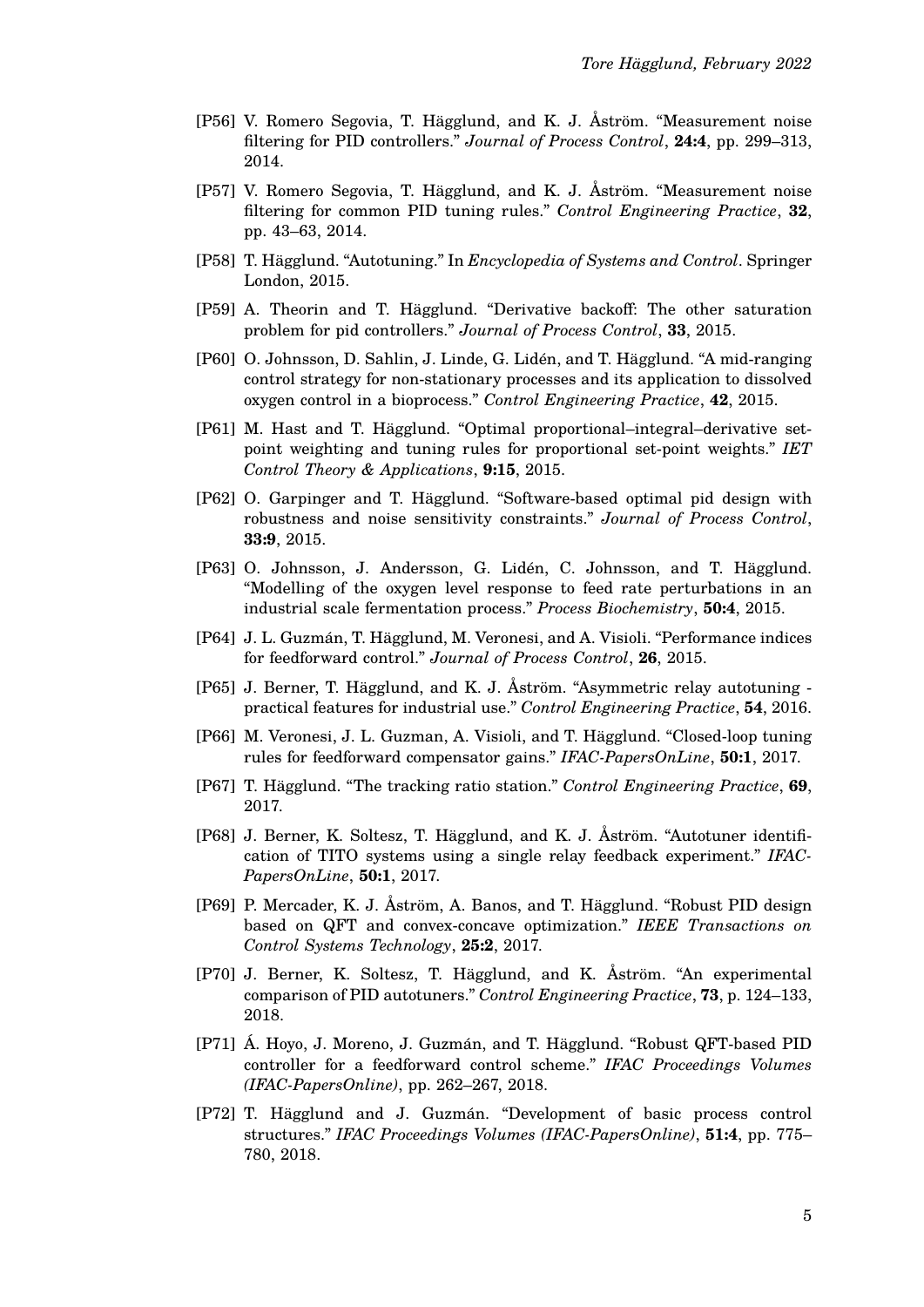- [P73] T. Hägglund. "The one-third rule for PI controller tuning." *Computers and Chemical Engineering*, **127**, pp. 25–30, 2019.
- [P74] C. Rodríguez, E. Aranda-Escolástico, J. Guzmán, M. Berenguel, and T. Hägglund. "Revisiting the simplified IMC tuning rules for low-order controllers: Novel 2DoF feedback controller." *IET Control Theory and Applications*, **14:13**, pp. 1700–1710, 2020.
- [P75] C. Rodríguez, E. Aranda-Escolástico, J. Guzmán, M. Berenguel, and T. Hägglund. "Revisiting the simplified internal model control tuning rules for low-order controllers: Feedforward controller." *IET Control Theory and Applications*, **14:12**, pp. 1612–1618, August 2020.
- [P76] T. Hägglund. "A feedforward approach to mid-ranging control." *Control Engineering Practice*, **108:March**, pp. 1–10, 104713, 2021.
- [P77] F. García-Mañas, J. Guzmán, F. Rodríguez, M. Berenguel, and T. Hägglund. "Experimental evaluation of feedforward tuning rules." *Control Engineering Practice*, **114**, 2021.

### **Conference Papers**

- [C1] T. Hägglund. "Incubation time prediction in youghurt manufacturing." In *IFAC Workshop on Modeling and Control of Biotechnical Processes*, Helsinki, Finland, 1982.
- [C2] T. Hägglund. "The problem of forgetting old data in recursive estimation." In *Proceedings of the IFAC Workshop on Adaptive Systems in Control and Signal Processing*, San Francisco, California, 1983.
- [C3] K. J. Åström and T. Hägglund. "Automatic tuning of simple regulators for phase and amplitude margins specifications." In *Proceedings of the IFAC Workshop on Adaptive Systems in Control and Signal Processing*, San Francisco, California, 1983.
- [C4] T. Hägglund. "Adaptive control of systems subject to large parameter changes." In *Proc. 9th IFAC World Congress*, Budapest, Hungary, 1984.
- [C5] K. J. Åström and T. Hägglund. "Automatic tuning of simple regulators." In *Preprints 9th IFAC World Congress*, Budapest, Hungary, 1984.
- [C6] K. J. Åström and T. Hägglund. "A frequency domain approach to analysis and design of simple feedback loops." In *Proc. 23rd IEEE Conference on Decision and Control*, Las Vegas, Nevada, 1984.
- [C7] T. Hägglund. "Recursive estimation of slowly time varying parameters." In *Preprints 7th IFAC Symposium on Identification and System Parameter Estimation*, York, UK, 1985.
- [C8] T. Hägglund and K. J. Åström. "Automatic tuning of PID controllers based on dominant pole design." In *Proceedings of the IFAC Conference on Adaptive Control of Chemical Processes*, Frankfurt, Germany, 1985.
- [C9] T. Karlsson, L. Bååth, and T. Hägglund. "Industrial experiences of autotuning." In *Control Systems '86 – Symposium on control systems in the pulp and paper industry*, Stockholm, Sweden, 1986.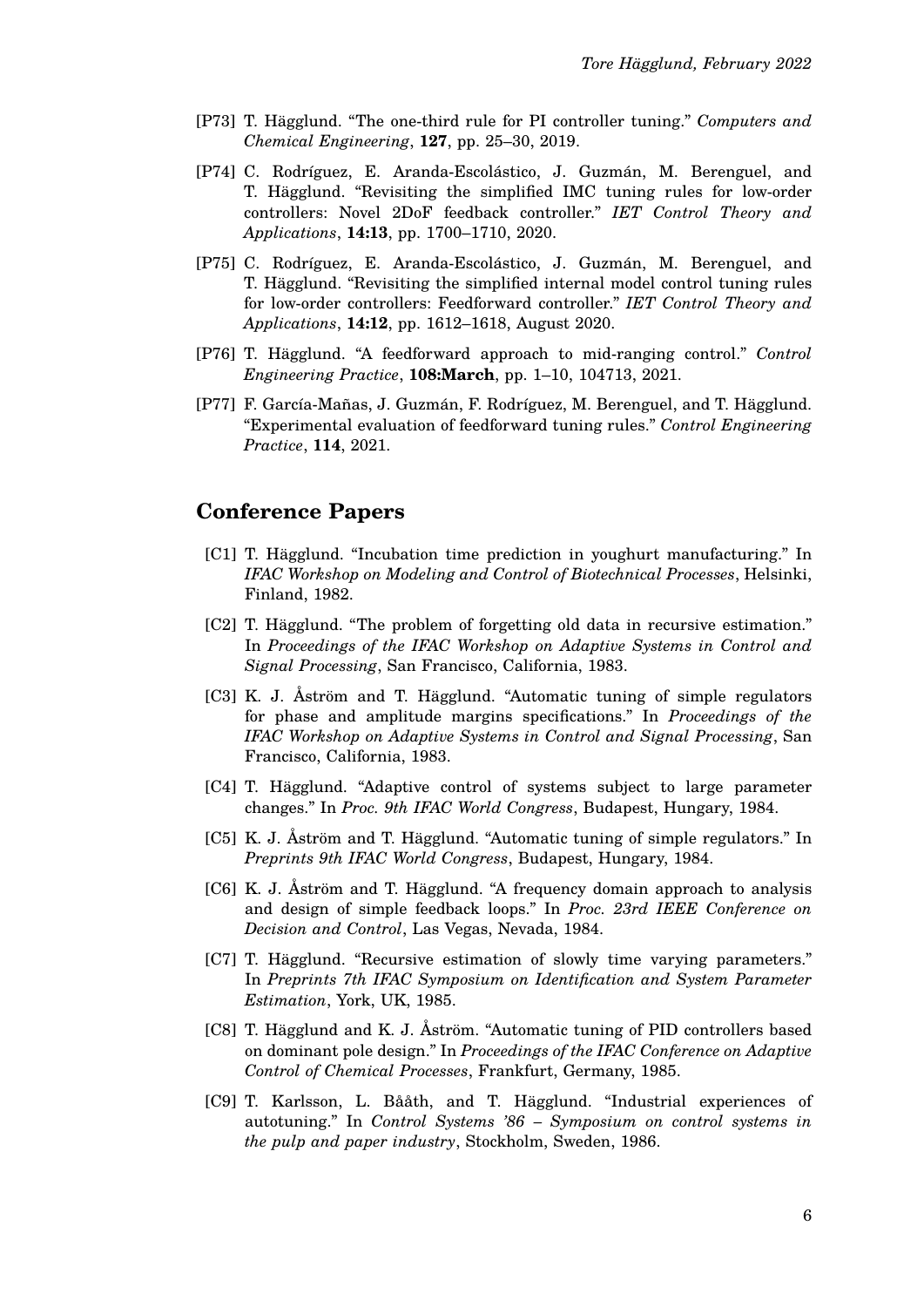- [C10] K. J. Åström and T. Hägglund. "A new auto-tuning design." In *Preprints IFAC Int. Symposium on Adaptive Control of Chemical Processes, ADCHEM '88*, Lyngby, Denmark, 1988.
- [C11] T. Hägglund. "Adaptive PID control." In *Advances in Process Control II*, Leeds, UK, 1988.
- [C12] T. Hägglund and K. J. Åström. "An industrial adaptive PID controller." In *IFAC Symposium on Adaptive Control and Signal Processing, ACASP '89*, Glasgow, UK, 1989.
- [C13] K. J. Åström and T. Hägglund. "Practical experiences of adaptive techniques." In *American Control Conference (ACC '90)*, San Diego, California, 1990.
- [C14] T. Hägglund and K. J. Åström. "A frequency domain approach to adaptive control." In *Preprints 11th IFAC World Congress*, vol. 4, Tallinn, Estonia, 1990.
- [C15] T. Hägglund and K. J. Åström. "Identification of systems using periodic excitation." In *9th IFAC/IFORS Symposium on Identification and System Parameter Estimation*, Budapest, Hungary, 1991.
- [C16] T. Hägglund. "A dead-time compensating three-term controller." In *9th IFAC/IFORS Symposium on Identification and System Parameter Estimation*, Budapest, Hungary, 1991.
- [C17] T. Hägglund. "Level estimation in ships based on fault detection." In *IFAC/IMACS Symposium on Fault Detection, Supervision and Safety for Technical Processes*, Baden-Baden, FRG, 1991.
- [C18] K. J. Åström, T. Hägglund, C. C. Hang, and W. K. Ho. "Automatic tuning and adaptation for PID controllers—A survey." In *Preprints 4th IFAC Symposium on Adaptive Systems in Control and Signal Processing*, pp. 121– 126, Grenoble, July 1992.
- [C19] K. J. Åström, T. Hägglund, and A. Wallenborg. "Automatic tuning of a digital controller." In *Preprints 4th IFAC Symposium on Adaptive Systems in Control and Signal Processing*, pp. 445–450, Grenoble, July 1992.
- [C20] T. Hägglund. "Disturbance supervision in feedback loops." In *Preprints Tooldiag'93, International Conference on Fault Diagnosis*, Toulouse, France, April 1993.
- [C21] T. Hägglund. "Automatic monitoring of control loop performance." In *Control Systems 94—Conference on Control Systems in the Pulp and Paper Industry*, Stockholm, Sweden, 1994.
- [C22] T. Hägglund. "Automatic supervision of control valves." In *IFAC Symposium on Fault Detection, Supervision and Safety for Technical Processes*, Helsinki, Finland, 1994.
- [C23] T. Hägglund and A. Tengvall. "An automatic tuning procedure for unsymmetrical processes." In *European Control Conference*, Rome, Italy, 1995.
- [C24] K. J. Åström and T. Hägglund. "New tuning methods for PID controllers." In *European Control Conference*, Rome, Italy, 1995.
- [C25] R. Rengaswamy, T. Hägglund, and V. Venkatasubramanian. "A qualitative shape analysis procedure for automatic monitoring of control loop performance." In *AICheE Annual Meeting*, Miami, USA, 1995.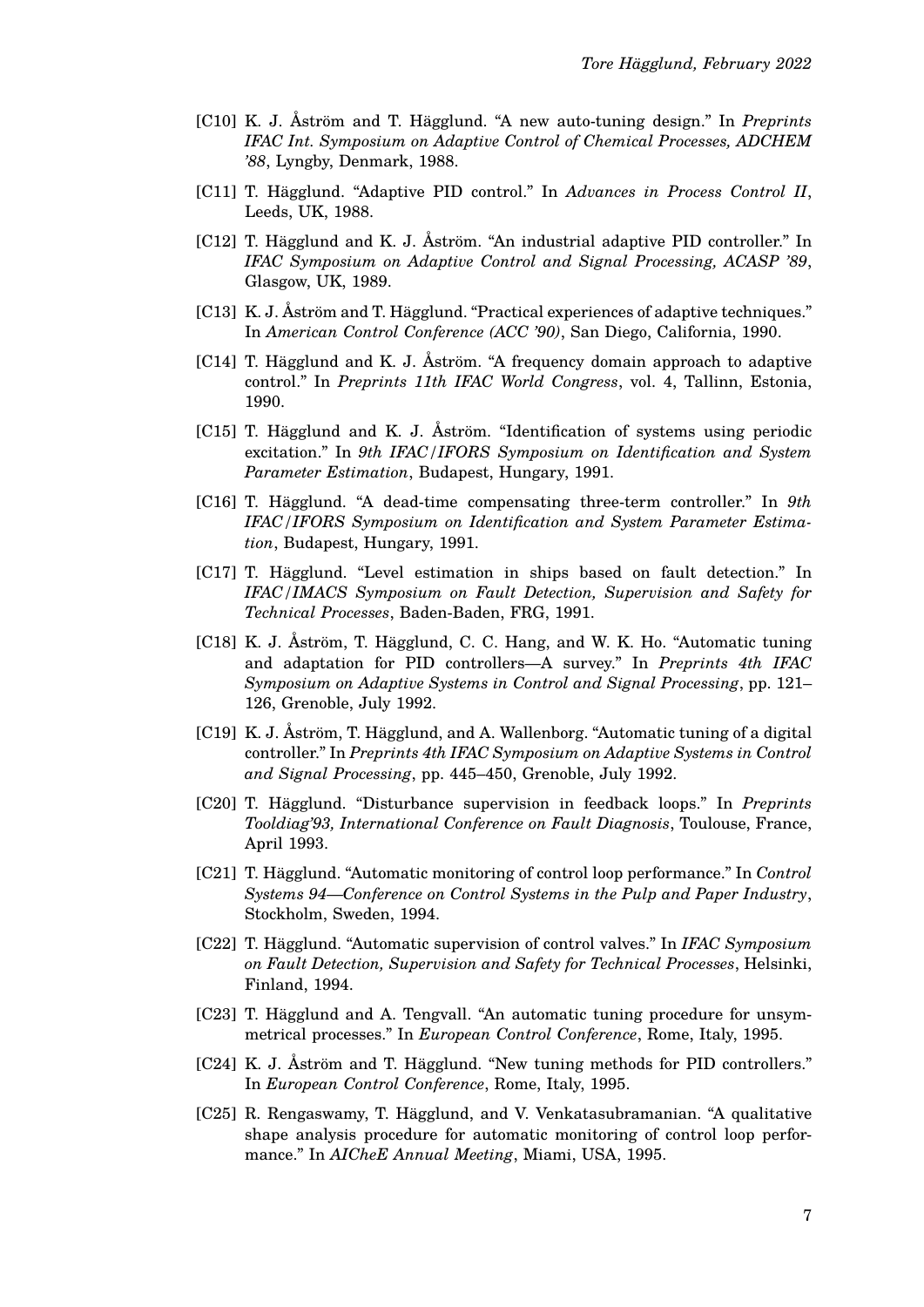- [C26] T. Hägglund and K. J. Åström. "Supervision of adaptive control algorithms." In *IFAC Conference on Control Applications*, Belfort, France, 1997.
- [C27] T. Hägglund. "Stiction compensation in control valves." In *European Control Conference*, Brussels, Belgium, 1997.
- [C28] H. Panagopoulos, K. J. Åström, and T. Hägglund. "A numerical method for design of PI controllers." In *IEEE Conference on Control Applications*, Hartford, Connecticut, 1997.
- [C29] P. Brath, H. Rasmussen, and T. Hägglund. "Control of the outlet air temperature in an air handling unit." In *International Conference on Control'98*, Swansea, UK, 1998.
- [C30] H. Panagopoulos, K. J. Åström, and T. Hägglund. "Design of PID controllers based on constrained optimization." In *Proc. 1999 American Control Conference (ACC'99)*, pp. 3858–3862, San Diego, California, June 1999.
- [C31] A. Ingimundarson and T. Hägglund. "Robust automatic tuning of an industrial PI controller for dead-time systems." In *IFAC Workshop on Digital Control – Past, present, and future of PID Control*, Terrassa, Spain, 2000.
- [C32] K. J. Åström and T. Hägglund. "Benchmark systems for PID control." In *IFAC Workshop on Digital Control – Past, present, and future of PID Control*, Terrassa, Spain, 2000.
- [C33] K. J. Åström and T. Hägglund. "The future of PID control." In *IFAC Workshop on Digital Control – Past, present, and future of PID Control*, Terrassa, Spain, 2000.
- [C34] T. Hägglund. "A new ratio control structure." In *IFAC Workshop on Digital Control – Past, present, and future of PID Control*, Terrassa, Spain, 2000.
- [C35] K. H. Johansson and T. Hägglund. "Control structure design in process control systems." In *ADCHEM 2000, IFAC International Symposium on Advanced Control of Chemical Processes*, Pisa, Italy, 2000.
- [C36] A. Ingimundarson and T. Hägglund. "Closed-loop identification of first-order plus dead-time model with method of moments." In *ADCHEM 2000, IFAC International Symposium on Advanced Control of Chemical Processes*, Pisa, Italy, 2000.
- [C37] H. Panagopoulos and T. Hägglund. "A new modular approach to active control of undamped modes." In *Reglermöte 2000, Uppsala University*, Uppsala, Sweden, 2000.
- [C38] M. Petersson, K.-E. Årzén, and T. Hägglund. "Assessing measurements for feed-forward control." In *ECC 2001*, Porto, Portugal, September 2001.
- [C39] T. Hägglund. "Industrial applications of automatic performance monitoring tools." In *IFAC World Congress*, Barcelona, Spain, 2002.
- [C40] S. Ericsson, T. Hägglund, and P. Rudfjäll. "Implementation of an on-line detection procedure for oscillating control loops." In *Control Systems 2002*, Stockholm, Sweden, 2002.
- [C41] O. Slätteke, K. Forsman, T. Hägglund, and B. Wittenmark. "On identification and control tuning of cylinder dryers." In *Proceedings Control Systems 2002*, pp. 298–302, Stockholm, June 2002.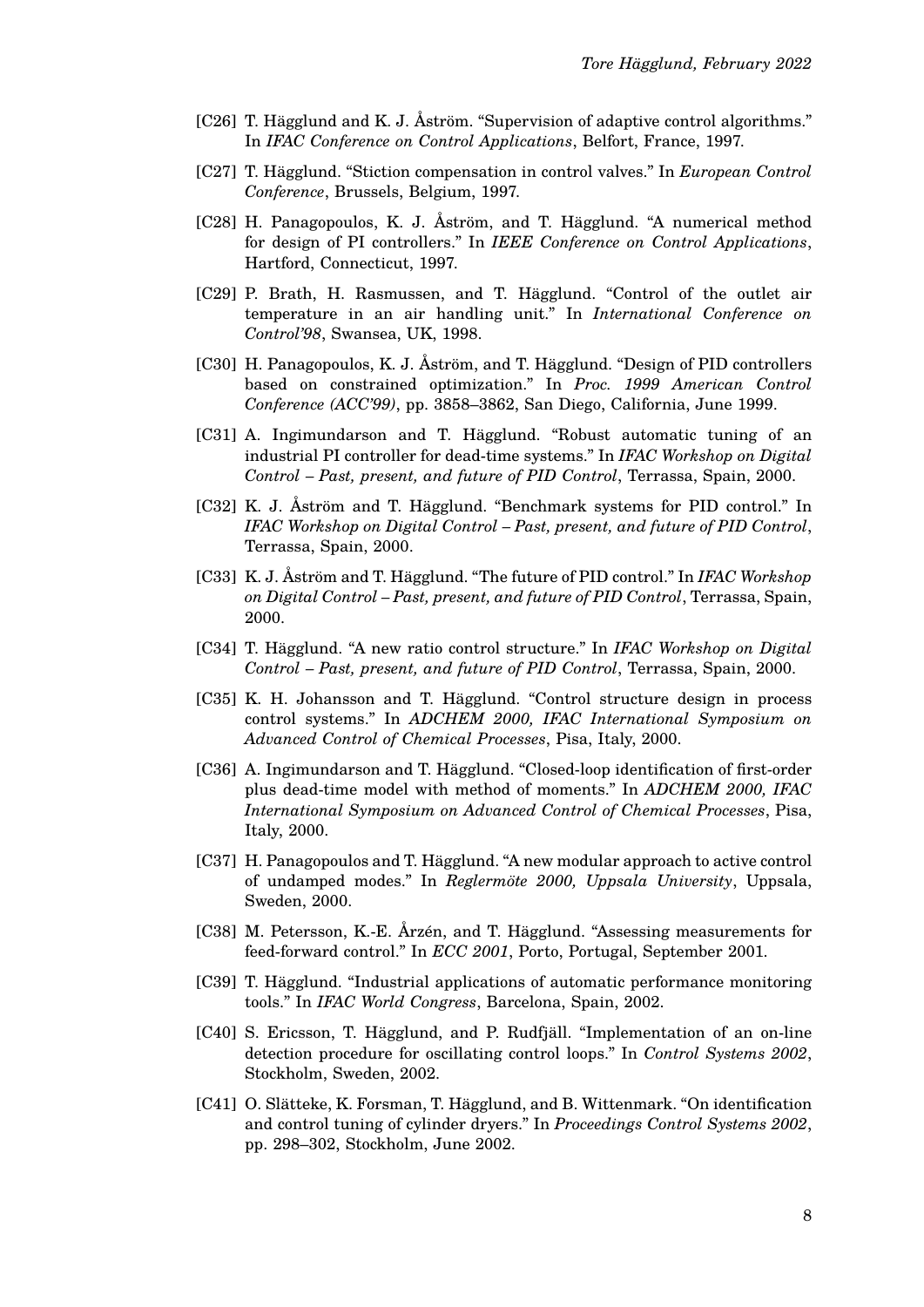- [C42] M. Petersson, L. Pernebo, B. Hansson, K.-E. Årzén, and T. Hägglund. "Control structure assessment in an industrial control system." In *Control Systems 2002*, Stockholm, Sweden, June 2002.
- [C43] A. Ingimundarson, T. Hägglund, and K. J. Åström. "Criteria for design of PID controllers." In *Proceedings of the 2nd IFAC conference Control System Design, CSD'03*, Bratislava, Slovak Republic, 2003.
- [C44] J. Ekvall and T. Hägglund. "Steam pressure control during web breaks in the paper machine." In *Control Systems 2004*, Quebec City, Canada, 2004.
- [C45] P. Nordfeldt and T. Hägglund. "Design of PID controllers for decoupled multi-variable systems." In *Proc. 16th IFAC World Congress*, Prague, Czech Republic, July 2005.
- [C46] J. L. Guzmán, P. García, T. Hägglund, S. Dormido, P. Albertos, and M. Berenguel. "Interactive tool for analysis of time-delay dystems with dead-time compensation." In *7th IFAC Symposium on Advances in Control Education*, Madrid, Spain, June 2006.
- [C47] M. Karlsson, O. Slätteke, T. Hägglund, and S. Stenström. "Feedforward control in the paper machine drying section." In *American Control Conference 2006*, Minneapolis, Minnesota, USA, June 2006.
- [C48] J. L. Guzmán, K. J. Åström, S. Dormido, T. Hägglund, and Y. Piguet. "Interactive learning modules for PID control." In *7th IFAC Symposium on Advances in Control Education*, Madrid, Spain, June 2006.
- [C49] B. Schofield, T. Hägglund, and A. Rantzer. "Vehicle dynamics control and controller allocation for rollover prevention." In *Proceedings of the IEEE International Conference on Control Applications*, Munich, Germany, October 2006.
- [C50] B. Schofield and T. Hägglund. "Optimal control allocation in vehicle dynamics control for rollover mitigation." In *2008 American Control Conference*, Seattle, Washington, USA, June 2008.
- [C51] O. Garpinger and T. Hägglund. "A software tool for robust PID design." In *Proc. 17th IFAC World Congress, Seoul, Korea*, July 2008.
- [C52] P.-O. Larsson and T. Hägglund. "Relations between control signal properties and robustness measures." In *17th IFAC World Congress*, Seoul, Korea, July 2008.
- [C53] J. L. Guzmán, K. J. Åström, S. Dormido, T. Hägglund, Y. Piguet, and M. Berenguel. "Interactive learning module: Basic modelling and identification concepts." In *17th IFAC World Congress*, Seoul, Korea, July 2008.
- [C54] P.-O. Larsson and T. Hägglund. "Robustness margins separating process dynamics uncertainties." In *2009 European Control Conference*, Budapest, Hungary, August 2009.
- [C55] J. L. Guzmán, K. J. Åström, T. Hägglund, S. Dormido, M. Berenguel, and Y. Piguet. "Interactive learning module for control interaction understanding." In *European Control Conference*, Budapest, Hungary, August 2009.
- [C56] K. Soltesz, T. Hägglund, and K. J. Åström. "Transfer function parameter identification by modified relay feedback." In *2010 American Control Conference*, Baltimore, Maryland, USA, June 2010.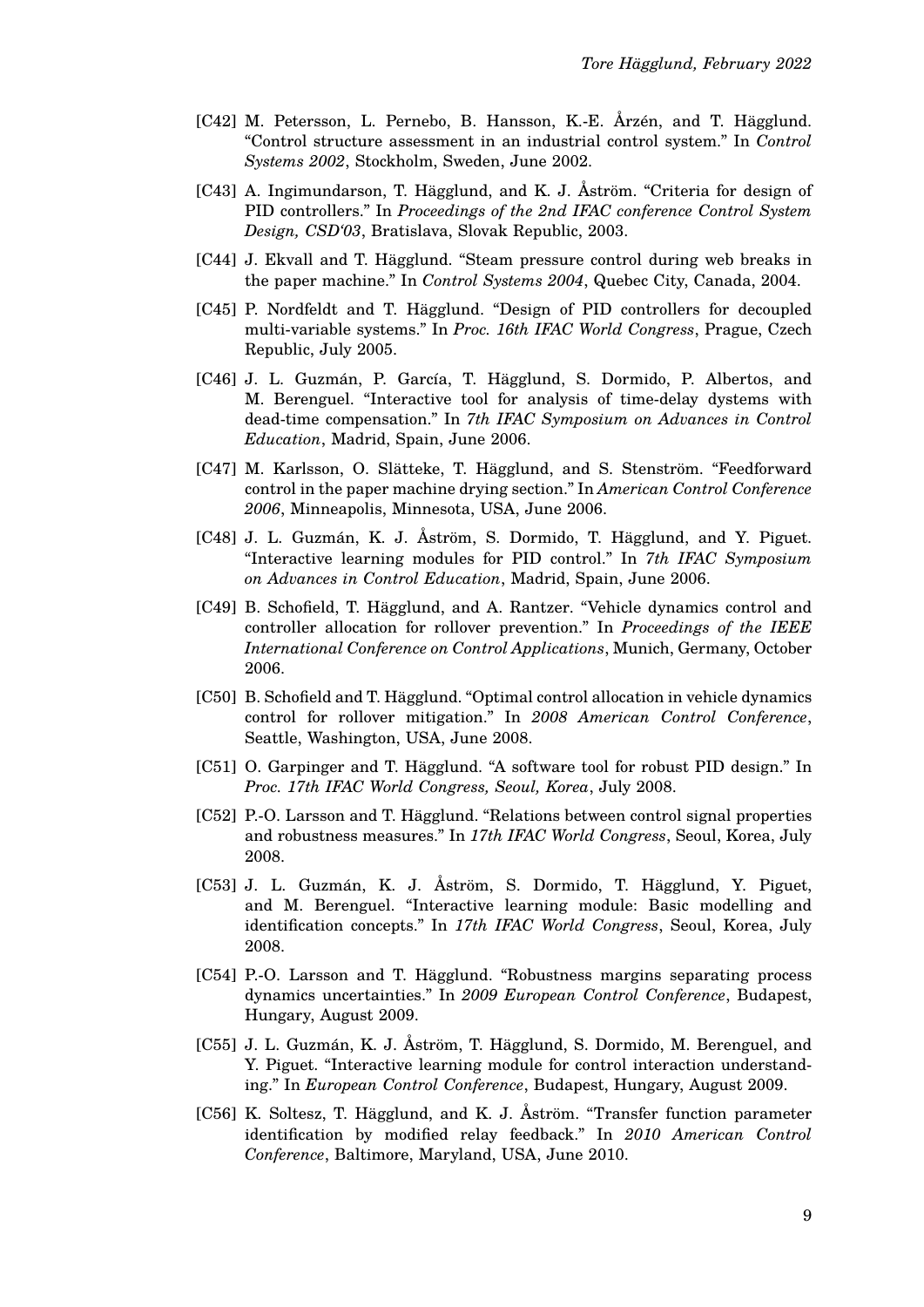- [C57] L. Cederqvist, O. Garpinger, T. Hägglund, and A. Robertsson. "Cascaded control of power input and welding temperature during sealing of spent nuclear fuel canisters." In *Proc. ASME Dynamic Systems and Control Conference*, Cambridge, Massachusetts, September 2010.
- [C58] P.-O. Larsson and T. Hägglund. "Control signal constraints and filter order selection for PI and PID controllers." In *2011 American Control Conference*, San Francisco, California, USA, June 2011.
- [C59] J. L. Guzmán, T. Hägglund, K. J. Åström, S. Dormido, M. Berenguel, and Y. Piguet. "Feedforward control concepts through interactive tools." In *18th IFAC World Congress*, Milano, Italy, August 2011.
- [C60] K. Soltesz and T. Hägglund. "Extending the relay feedback experiment." In *18th IFAC World Congress*, Milano, Italy, August 2011.
- [C61] K. Soltesz, C. Johnsson, and T. Hägglund. "Teaching control principles to industry practitioners." In *SEFI Annual Conference 2011*, Lisbon, Portugal, September 2011.
- [C62] A. Lindholm, C. Johnsson, T. Hägglund, and H. Carlsson. "Reducing revenue loss due to disturbances in utilities using buffer tanks —A case study at Perstorp." In *Conference on Foundations of Computer-Aided Process Operations (FOCAPO2012)*, Savannah, Georgia, USA, January 2012.
- [C63] O. Garpinger, T. Hägglund, and K. J. Åström. "Criteria and trade-offs in PID design." In *IFAC Conference on Advances in PID Control*, Brescia, Italy, March 2012.
- [C64] O. Garpinger, T. Hägglund, and L. Cederqvist. "Software for PID design: benefits and pitfalls." In *IFAC Conference on Advances in PID Control*, Brescia, Italy, March 2012.
- [C65] M. Hast and T. Hägglund. "Design of optimal low-order feedforward controllers." In *IFAC Conference on Advances in PID Control*, Brescia, Italy, March 2012.
- [C66] K. Soltesz, K. van Heusden, G. A. Dumont, T. Hägglund, C. Petersen, N. West, and J. M. Ansermino. "Closed-loop anesthesia in children using a PID controller: A pilot study." In *IFAC Conference on Advances in PID Control*, Brescia, Italy, March 2012.
- [C67] T. Hägglund. "Signal filtering in PID control." In *IFAC Conference on Advances in PID Control*, Brescia, Italy, March 2012.
- [C68] P.-O. Larsson and T. Hägglund. "Comparison between robust PID and predictive PI controllers with constrained control signal noise sensitivity." In *IFAC Conference on Advances in PID Control*, Brescia, Italy, March 2012. Accepted for publication.
- [C69] K. Soltesz, G. A. Dumont, K. van Heusden, T. Hägglund, and J. M. Ansermino. "Simulated mid-ranging control of Propofol and Remifentanil using EEG-measured hypnotic depth of anesthesia." In *51st IEEE Conference on Decision and Control*, Maui, Hawaii, USA, December 2012.
- [C70] O. Johnsson, J. Andersson, C. Johnsson, G. Lidén, and T. Hägglund. "A novel feeding strategy for industrial fed-batch processes based on frequency content analysis." In *15th European Congress on Biotechnology*, Istanbul, Turkey, September 2012.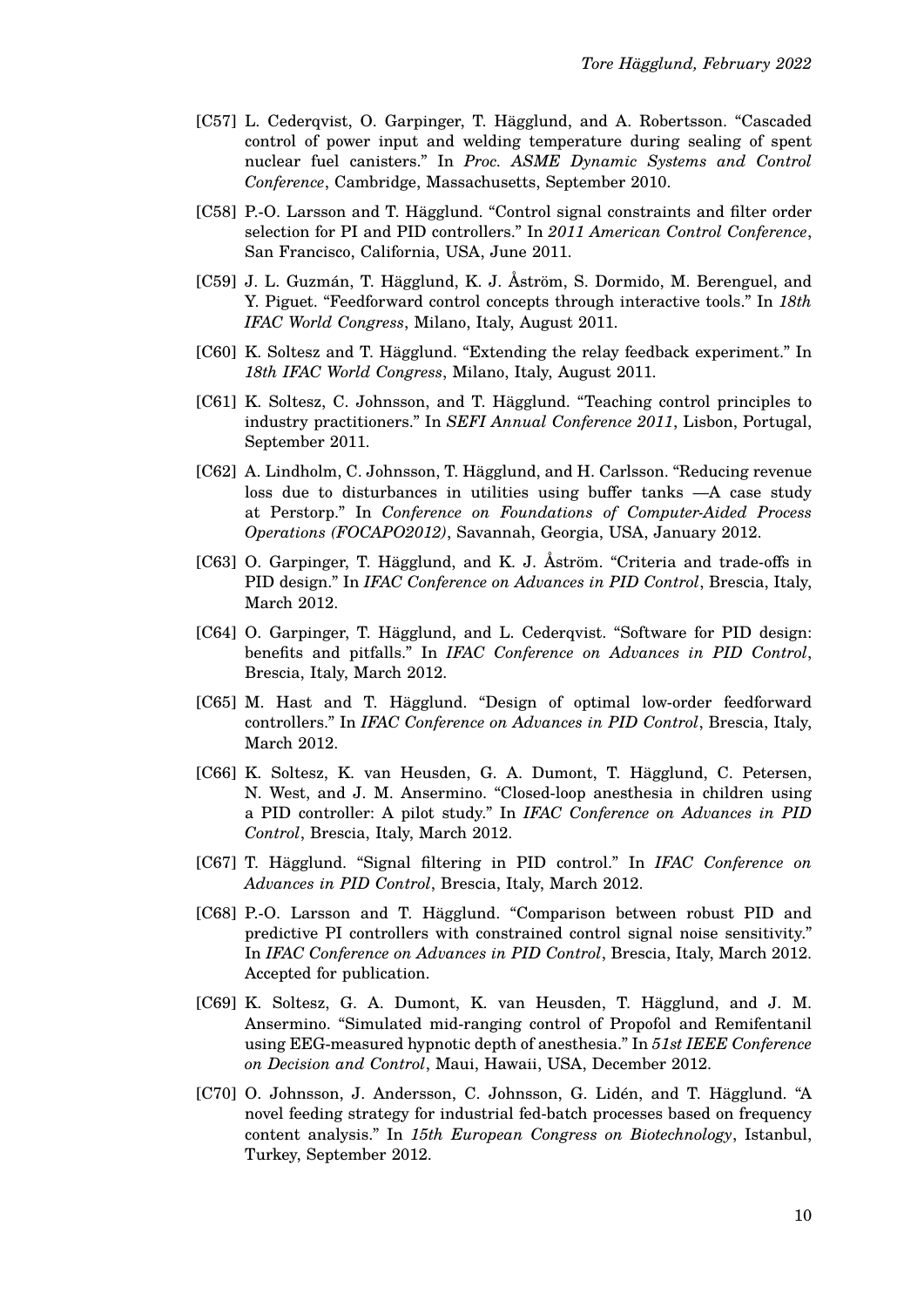- [C71] V. Romero Segovia, T. Hägglund, and K. J. Åström. "Noise filtering in PI and PID control." In *2013 American Control Conference*, Washington DC, USA, June 2013.
- [C72] C. Rodríguez, J. L. Guzmán, M. Berenguel, T. Hägglund, and J. E. Normey-Rico. "Diseño de controladores por adelanto para inversión de retardo no realizable." In *XXXIV Jornadas de Automática*, Terrassa, Spain, September 2013.
- [C73] J. Berner, K. J. Åström, and T. Hägglund. "Towards a new generation of relay autotuners." In *19th IFAC World Congress*, Cape Town, South Africa, August 2014.
- [C74] J. L. Guzmán, T. Hägglund, K. J. Åström, S. Dormido, M. Berenguel, and Y. Piquet. "Understanding PID design through interactive tools." In *19th IFAC World Congress*, Cape Town, South Africa, August 2014.
- [C75] O. Garpinger and T. Hägglund. "Modeling for optimal PID design." In *19th IFAC World Congress*, Cape Town, South Africa, August 2014.
- [C76] V. Romero Segovia, T. Hägglund, and K. J. Åström. "Design of measurement noise filters for PID control." In *19th IFAC World Congress*, Cape Town, South Africa, August 2014.
- [C77] J. Berner, T. Hägglund, and K. J. Åström. "Improved relay autotuning using normalized time delay." In *American Control Conference, 2016*, 2016.
- [C78] V. Rodrigo, M. Chioua, T. Hägglund, and M. Hollender. "Causal analysis for alarm flood reduction." In *IFAC Symposium on Dynamics and Control of Process Systems (DYCOPS) 2016*, 2016.
- [C79] J. Berner, K. Soltesz, K. J. Åström, and T. Hägglund. "Practical evaluation of a novel multivariable relay autotuner with short and efficient excitation." In *IEEE Conference on Control Technology and Applications, CCTA 2017*, 2017.
- [C80] A. Visioli and T. Hägglund. "Inversion-based feedforward actions in a ratio control system." In *American Control Conference, Philadelphia, USA*, 2019.
- [C81] A. Visioli and T. Hägglund. "Minimum-time feedforward control in ratio control systems." In *IFAC World Congress, Berlin*, July 2020.
- [C82] M. Leal, A. Hoyo, J. Guzmán, and T. Hägglund. "Double back-calculation approach to deal with input saturation in cascade control problems." In *Portuguese Conference on Automatic Control,Bragança, Portugal*, 2020.
- [C83] J. Hansson, M. Svensson, A. Theorin, E. Tegling, K. Soltesz, T. Hägglund, and K. Åström. "Next generation relay autotuners—analysis and implementation." In *Proceedings of the 5th IEEE Conference on Control Technologies and Applications (CCTA) 2021*, pp. 1075–1982, 2021.
- [C84] M. Lundh, A. Theorin, T. Hägglund, J. Hansson, M. Svensson, K. Åström, and K. Soltesz. "Model optimization for autotuners in industrial control systems." In *Proceedings of the 26th International Conference on Emerging Technologies and Factory Automation (ETFA)*, United States, 2021. IEEE - Institute of Electrical and Electronics Engineers Inc.